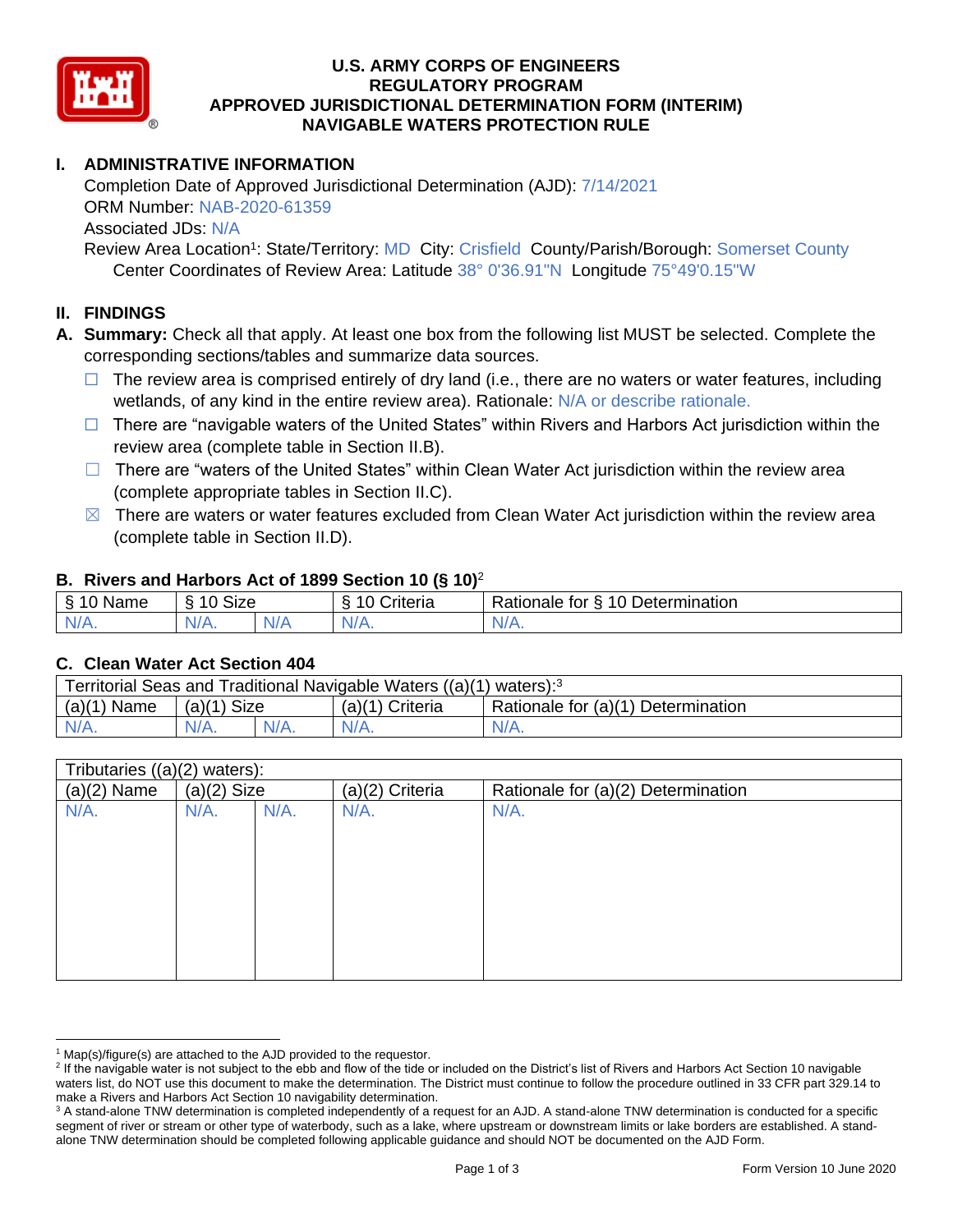

### **U.S. ARMY CORPS OF ENGINEERS REGULATORY PROGRAM APPROVED JURISDICTIONAL DETERMINATION FORM (INTERIM) NAVIGABLE WATERS PROTECTION RULE**

| $(a)(3)$ Name<br>Rationale for (a)(3) Determination<br>(a)(3) Size<br>(a)(3) Criteria<br>$N/A$ .<br>$N/A$ .<br>$N/A$ .<br>$N/A$ .<br>$N/A$ . | Lakes and ponds, and impoundments of jurisdictional waters $((a)(3)$ waters): |  |  |  |  |  |  |
|----------------------------------------------------------------------------------------------------------------------------------------------|-------------------------------------------------------------------------------|--|--|--|--|--|--|
|                                                                                                                                              |                                                                               |  |  |  |  |  |  |
|                                                                                                                                              |                                                                               |  |  |  |  |  |  |

| Adjacent wetlands ((a)(4) waters): |               |  |                   |                                    |  |  |
|------------------------------------|---------------|--|-------------------|------------------------------------|--|--|
| $(a)(4)$ Name                      | $(a)(4)$ Size |  | $(a)(4)$ Criteria | Rationale for (a)(4) Determination |  |  |
| $N/A$ .                            | $N/A$ .       |  | $N/A$ .           | 'V/A.                              |  |  |

# **D. Excluded Waters or Features**

| Excluded waters $((b)(1) - (b)(12))$ : <sup>4</sup> |                       |                  |                                                                                                                                                                                                   |                                                                                                                                                                                                              |  |
|-----------------------------------------------------|-----------------------|------------------|---------------------------------------------------------------------------------------------------------------------------------------------------------------------------------------------------|--------------------------------------------------------------------------------------------------------------------------------------------------------------------------------------------------------------|--|
| <b>Exclusion Name</b>                               | <b>Exclusion Size</b> |                  | Exclusion <sup>5</sup>                                                                                                                                                                            | Rationale for Exclusion Determination                                                                                                                                                                        |  |
| Man-made Ditch                                      | 0.1                   | $\text{acre}(s)$ | $(b)(5)$ Ditch that is<br>not an $(a)(1)$ or<br>$(a)(2)$ water, and<br>those portions of<br>a ditch<br>constructed in an<br>$(a)(4)$ water that<br>do not satisfy the<br>conditions of<br>(c)(1). | The Corps has determined that flow would be<br>ephemeral in the ditch due to the slope and<br>extent of ditches in the area. Additionally, this<br>area meets the definition of Prior Converted<br>Cropland. |  |

## **III. SUPPORTING INFORMATION**

- **A. Select/enter all resources** that were used to aid in this determination and attach data/maps to this document and/or references/citations in the administrative record, as appropriate.
	- $\boxtimes$  Information submitted by, or on behalf of, the applicant/consultant: Becker Morgan Group dated 17 March 2020.

This information is sufficient for purposes of this AJD. Rationale: N/A.

- $\Box$  Data sheets prepared by the Corps:  $N/A$ .
- □ Photographs: Other: N/A.
- $\Box$  Corps site visit(s) conducted on: N/A.
- ☐ Previous Jurisdictional Determinations (AJDs or PJDs): N/A.
- ☐ Antecedent Precipitation Tool: *provide detailed discussion in Section III.B*.
- ☒ USDA NRCS Soil Survey: Online Web Soil Survey
- ☒ USFWS NWI maps: NWI online wetland mapper
- $\boxtimes$  USGS topographic maps: The National Map

### **Other data sources used to aid in this determination:**

| Data Source (select) | Name and/or date and other relevant information       |
|----------------------|-------------------------------------------------------|
| <b>USGS Sources</b>  | 12-digit HUC: 020801110502; East Creek-Pocomoke Sound |
| <b>USDA Sources</b>  | $N/A$ .                                               |

<sup>4</sup> Some excluded waters, such as (b)(2) and (b)(4), may not be specifically identified on the AJD form unless a requestor specifically asks a Corps district to do so. Corps districts may, in case-by-case instances, choose to identify some or all of these waters within the review area.

 $5$  Because of the broad nature of the (b)(1) exclusion and in an effort to collect data on specific types of waters that would be covered by the (b)(1) exclusion, four sub-categories of (b)(1) exclusions were administratively created for the purposes of the AJD Form. These four sub-categories are not new exclusions, but are simply administrative distinctions and remain (b)(1) exclusions as defined by the NWPR.